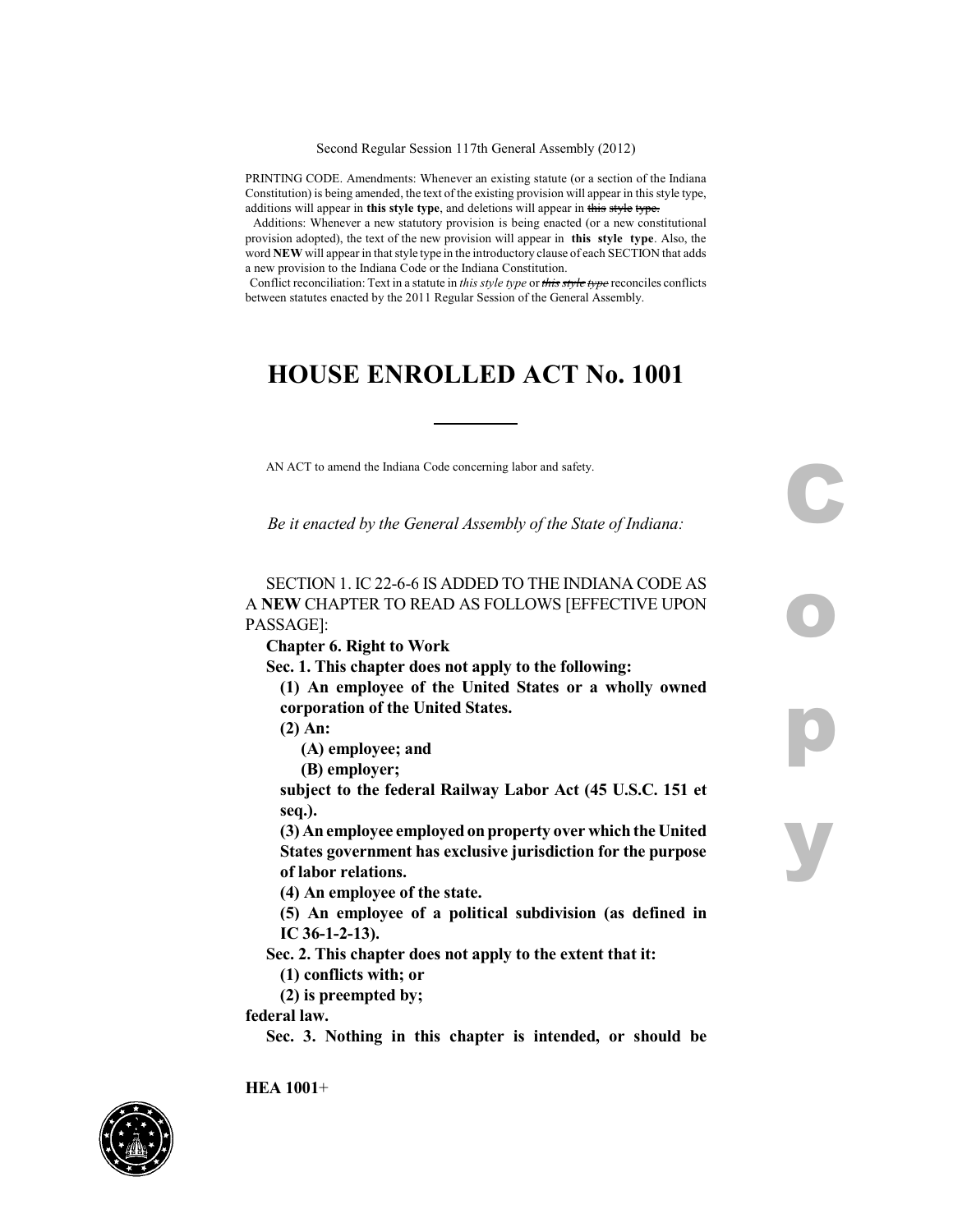**construed, to change or affect any law concerning collective bargaining or collectivebargaining agreementsinthe building and construction industry other than:**

**(1) a law that permits agreements that would require membership in a labor organization;**

**(2) a law that permits agreements that would require the payment of dues, fees, assessments, or other charges of any kind or amount to a labor organization; or**

**(3) a law that permits agreements that would require the payment to a charity or a third party of an amount that is equivalent to or a pro rata part of dues, fees, assessment, or other charges required of members of a labor organization;**

**as a condition of employment.**

**Sec. 4. As used in this chapter, "employer" means:**

**(1) a person employing at least one (1) individual in Indiana; or**

**C**

**o**

**p**

**y**

**(2) an agent of an employer described in subdivision (1).**

**Sec. 5. As used in this chapter, "labor organization" means: (1) an organization;**

- **(2) an agency;**
- **(3) a union; or**
- **(4) an employee representation committee;**

**that exists, in whole or in part, to assist employees in negotiating withemployers concerning grievances,labordisputes,wages, rates of pay, or other terms or conditions of employment.**

**Sec. 6. As used in this chapter, "person" means:**

**(1) an individual;**

**(2) a proprietorship;**

- **(3) a partnership;**
- **(4) a firm;**
- **(5) an association;**

**(6) a corporation;**

**(7) a labor organization; or**

**(8) another legal entity.**

**Sec. 7. As used in this chapter, "the state" includes:**

- **(1) a board;**
- **(2) a branch;**
- **(3) a commission;**
- **(4) a department;**
- **(5) a division;**
- **(6) a bureau;**
- **(7) a committee;**

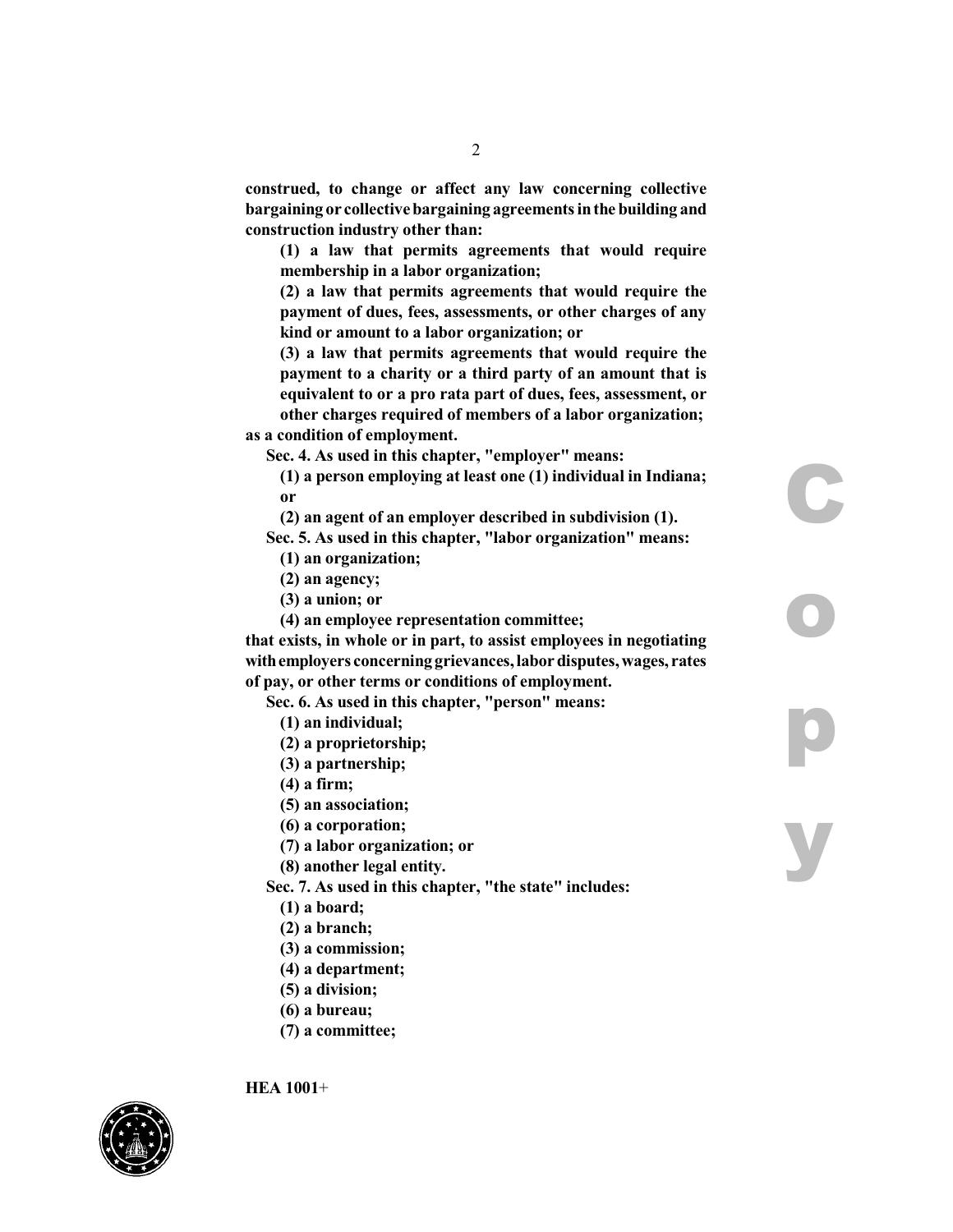**(8) an agency;**

**(9) an institution (including a state educational institution as defined in IC 21-7-13-32);**

**(10) an authority; or**

**(11) another instrumentality;**

**of the state.**

**Sec. 8. A person may not require an individual to:**

**(1) become or remain a member of a labor organization;**

**(2) pay dues, fees, assessments, or other charges of any kind or amount to a labor organization; or**

**(3) pay to a charity or third party an amount that is equivalent to or a pro rata part of dues, fees, assessments, or other charges required of members of a labor organization;**

**C**

**o**

**p**

**y**

**as a condition of employment or continuation of employment. Sec. 9. A contract, agreement, understanding, or practice,**

**written or oral, express or implied, between:**

**(1) a labor organization; and**

**(2) an employer;**

**that violates section 8 of this chapter is unlawful and void.**

**Sec. 10. A person that knowingly or intentionally, directly or indirectly, violates section 8 of this chapter commits a Class A misdemeanor.**

**Sec. 11. An individual who is employed by an employer may file a complaint that alleges a violation or threatened violation of this chapter with the attorney general, the department of labor, or the prosecuting attorney of the county in which the individual is employed. Upon receiving a complaint under this section, the attorney general, department of labor, or prosecuting attorney may:**

**(1) investigate the complaint; and**

**(2) enforce compliance if a violation of this chapter is found. Inaddition to any other remedy available under this chapter, ifthe department of labor determines that a violation or a threatened violationofthis chapter hasoccurred,the department oflabormay issue an administrative order providing for any of the civil remedies described in section 12 of this chapter. The department of labor may adopt rules under IC 4-22-2, including emergency rules under IC 4-22-2-37.1, to carry out its responsibilities under this chapter.**

**Sec. 12. (a) If an individual suffers an injury:**

**(1) as the result of any act or practice that violates this chapter; or**

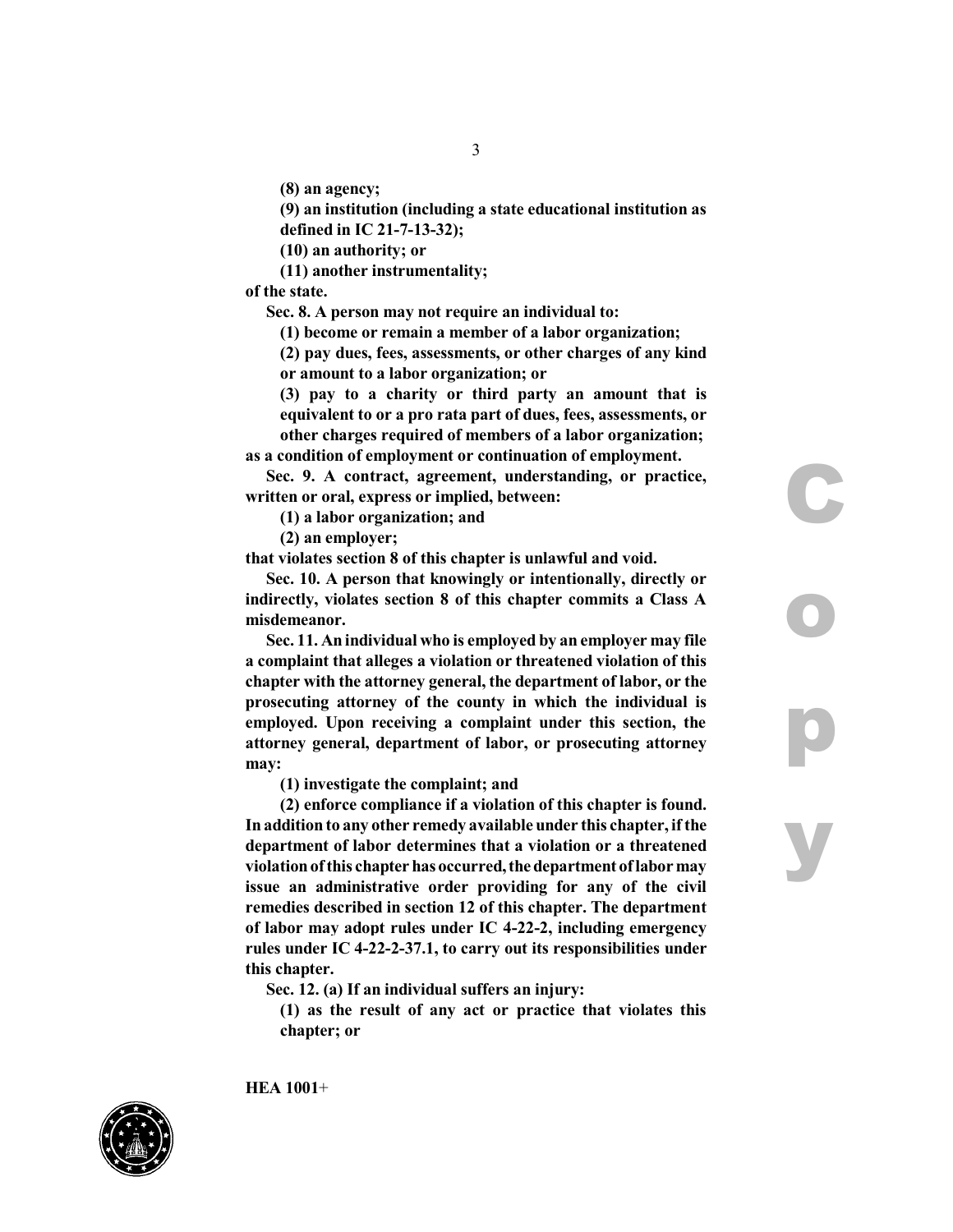**(2) from a threatened violation of this chapter; the individual may bring a civil action.**

**(b) A court may order an award of any or all of the following to an individual who prevails in an action under subsection (a):**

**(1) The greater of:**

**(A) actual and consequential damages resulting from the violation or threatened violation; or**

**(B) liquidated damages of not more than one thousand dollars (\$1,000).**

**(2) Reasonable attorney's fees, litigation expenses, and costs.**

**(3) Declaratory or equitable relief, including injunctive relief.**

**(4) Other relief the court considers proper.**

**(c) The remedies and penalties set forth in subsection (b) are: (1) cumulative; and**

**(2) in addition to other remedies and penalties imposed for a violation of this chapter.**

**C**

**o**

**p**

**y**

**Sec. 13. Sections 8 through 12 of this chapter:**

**(1) apply to a written or oral contract or agreement entered into, modified, renewed, or extended after March 14, 2012; and**

**(2) do not apply to or abrogate a written or oral contract or agreement in effect on March 14, 2012.**

SECTION 2. **An emergency is declared for this act.**